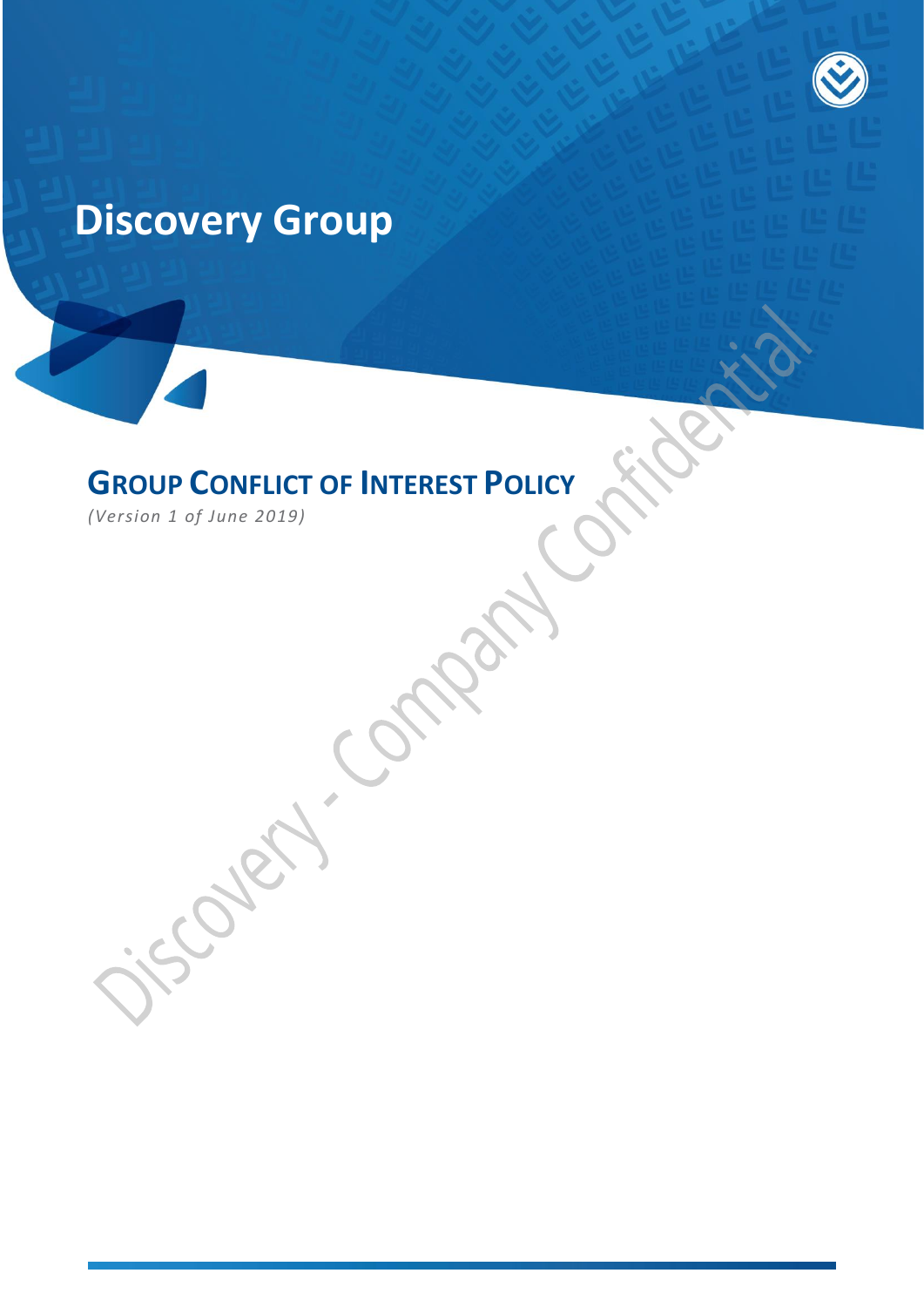### **Contents**

| 1.1<br>1.2<br>1.3<br>2.<br>2.1<br>2.2<br><b>PARTA</b><br>2.3<br>3.<br>3.1<br>3.2<br>3.3<br>3.4<br>3.5<br>4.<br>4.1<br>4.2<br>4.3<br>4.4<br>4.5<br>4.6<br>5.<br><b>PART B</b><br>1.<br>1.1<br>1.2 | 1. |  |  |  |  |  |
|--------------------------------------------------------------------------------------------------------------------------------------------------------------------------------------------------|----|--|--|--|--|--|
|                                                                                                                                                                                                  |    |  |  |  |  |  |
|                                                                                                                                                                                                  |    |  |  |  |  |  |
|                                                                                                                                                                                                  |    |  |  |  |  |  |
|                                                                                                                                                                                                  |    |  |  |  |  |  |
|                                                                                                                                                                                                  |    |  |  |  |  |  |
|                                                                                                                                                                                                  |    |  |  |  |  |  |
|                                                                                                                                                                                                  |    |  |  |  |  |  |
|                                                                                                                                                                                                  |    |  |  |  |  |  |
|                                                                                                                                                                                                  |    |  |  |  |  |  |
|                                                                                                                                                                                                  |    |  |  |  |  |  |
|                                                                                                                                                                                                  |    |  |  |  |  |  |
|                                                                                                                                                                                                  |    |  |  |  |  |  |
|                                                                                                                                                                                                  |    |  |  |  |  |  |
|                                                                                                                                                                                                  |    |  |  |  |  |  |
|                                                                                                                                                                                                  |    |  |  |  |  |  |
|                                                                                                                                                                                                  |    |  |  |  |  |  |
|                                                                                                                                                                                                  |    |  |  |  |  |  |
|                                                                                                                                                                                                  |    |  |  |  |  |  |
|                                                                                                                                                                                                  |    |  |  |  |  |  |
|                                                                                                                                                                                                  |    |  |  |  |  |  |
|                                                                                                                                                                                                  |    |  |  |  |  |  |
|                                                                                                                                                                                                  |    |  |  |  |  |  |
|                                                                                                                                                                                                  |    |  |  |  |  |  |
|                                                                                                                                                                                                  |    |  |  |  |  |  |
|                                                                                                                                                                                                  |    |  |  |  |  |  |
|                                                                                                                                                                                                  |    |  |  |  |  |  |
|                                                                                                                                                                                                  | 2. |  |  |  |  |  |
| 2.1                                                                                                                                                                                              |    |  |  |  |  |  |
| 2.2                                                                                                                                                                                              |    |  |  |  |  |  |
| 3.                                                                                                                                                                                               |    |  |  |  |  |  |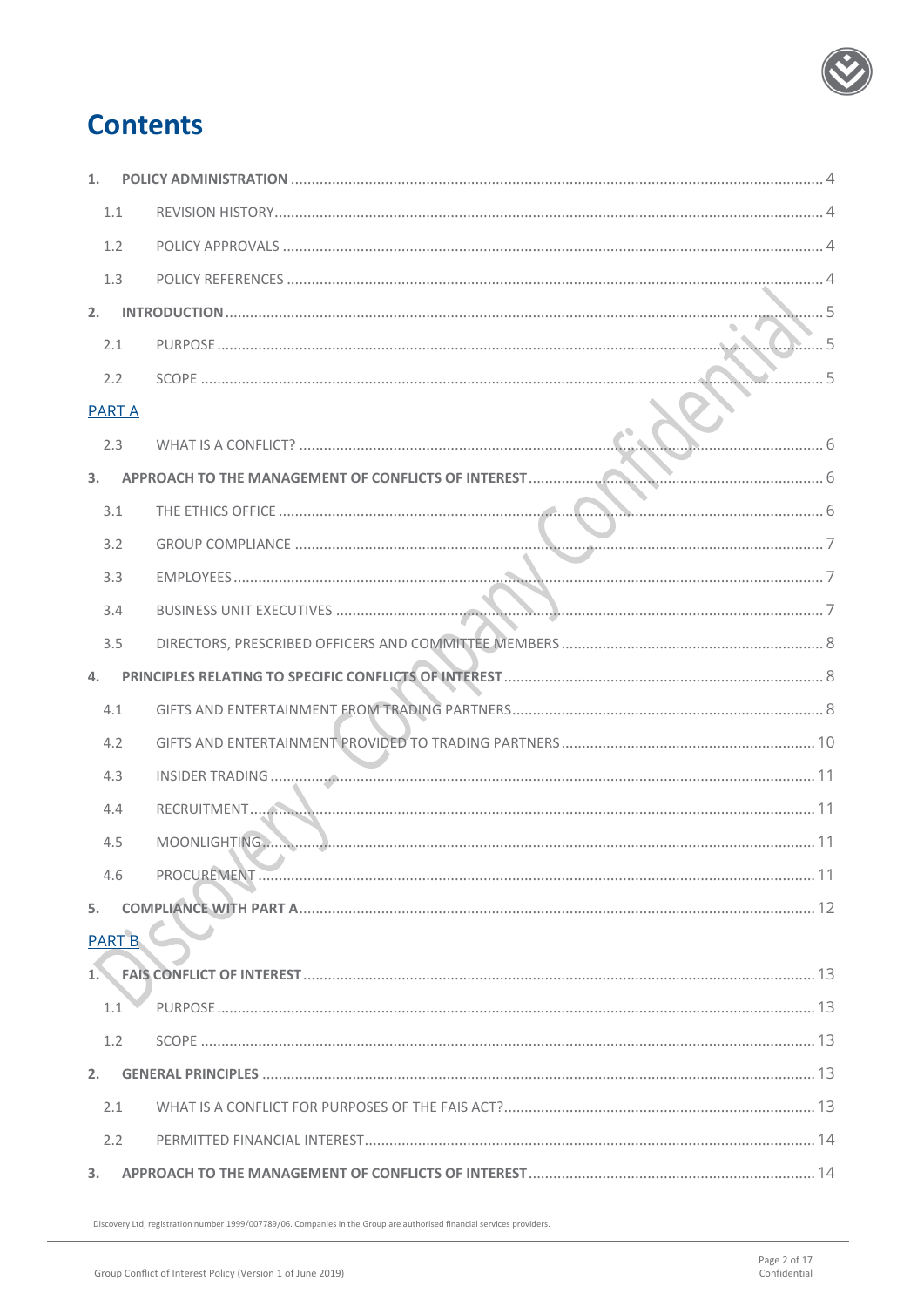| 3.2 |  |  |  |
|-----|--|--|--|
| 3.3 |  |  |  |
|     |  |  |  |
|     |  |  |  |
|     |  |  |  |

| <b>Policy details</b>      |                                    |  |
|----------------------------|------------------------------------|--|
| <b>Policy owner</b>        | <b>Group Compliance and Ethics</b> |  |
| <b>Policy level</b>        | Group                              |  |
| Level of approval          | <b>Discovery Limited</b>           |  |
| <b>Frequency of review</b> | Annually                           |  |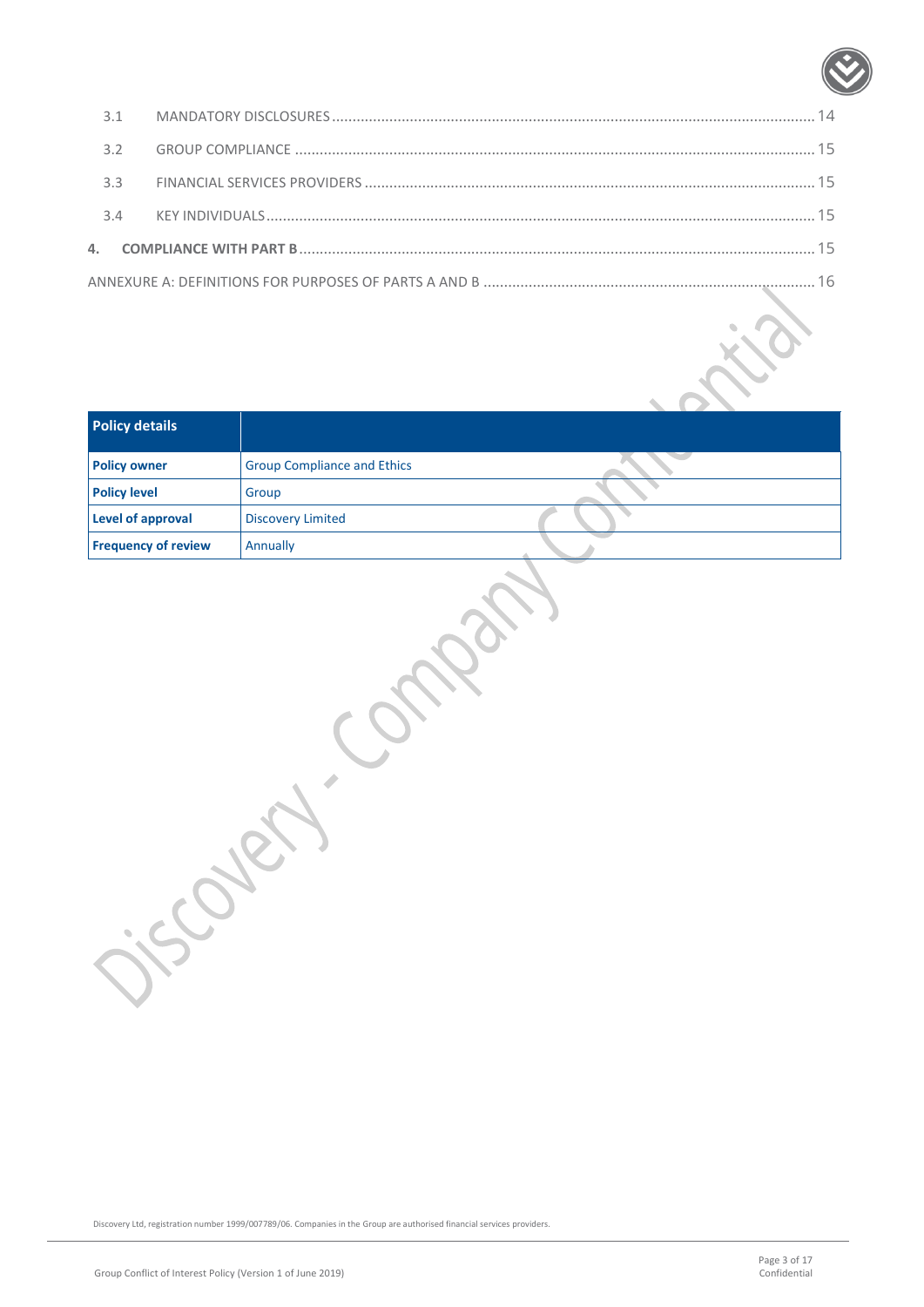

## <span id="page-3-0"></span>**1. Policy administration**

#### <span id="page-3-1"></span>1.1 REVISION HISTORY

| <b>Revision date</b> | Document version | Summary of changes | Author                                                                |
|----------------------|------------------|--------------------|-----------------------------------------------------------------------|
| June 2019            | V1               | New policy         | Group Compliance,<br>with input from the<br>Group Ethics Office.<br>۰ |

#### <span id="page-3-2"></span>1.2 POLICY APPROVALS

The following people have approved this policy:

| <b>Name</b> | Title                          | <b>Document</b><br>version | Signature | Date of<br>Approval |
|-------------|--------------------------------|----------------------------|-----------|---------------------|
|             | Board of Discovery<br>Limited  |                            |           |                     |
|             | Social and Ethics<br>Committee |                            |           |                     |
|             | Group EXCO                     |                            |           |                     |

#### <span id="page-3-3"></span>1.3 POLICY REFERENCES

You should read this policy together with the following documents:

| <b>Ref No</b> | Document name                                     | Document owner           |
|---------------|---------------------------------------------------|--------------------------|
|               | <b>Group Procurement Policy</b>                   | <b>Group Procurement</b> |
|               | <b>Share Trading &amp; Price Sensitive Policy</b> | <b>Group Compliance</b>  |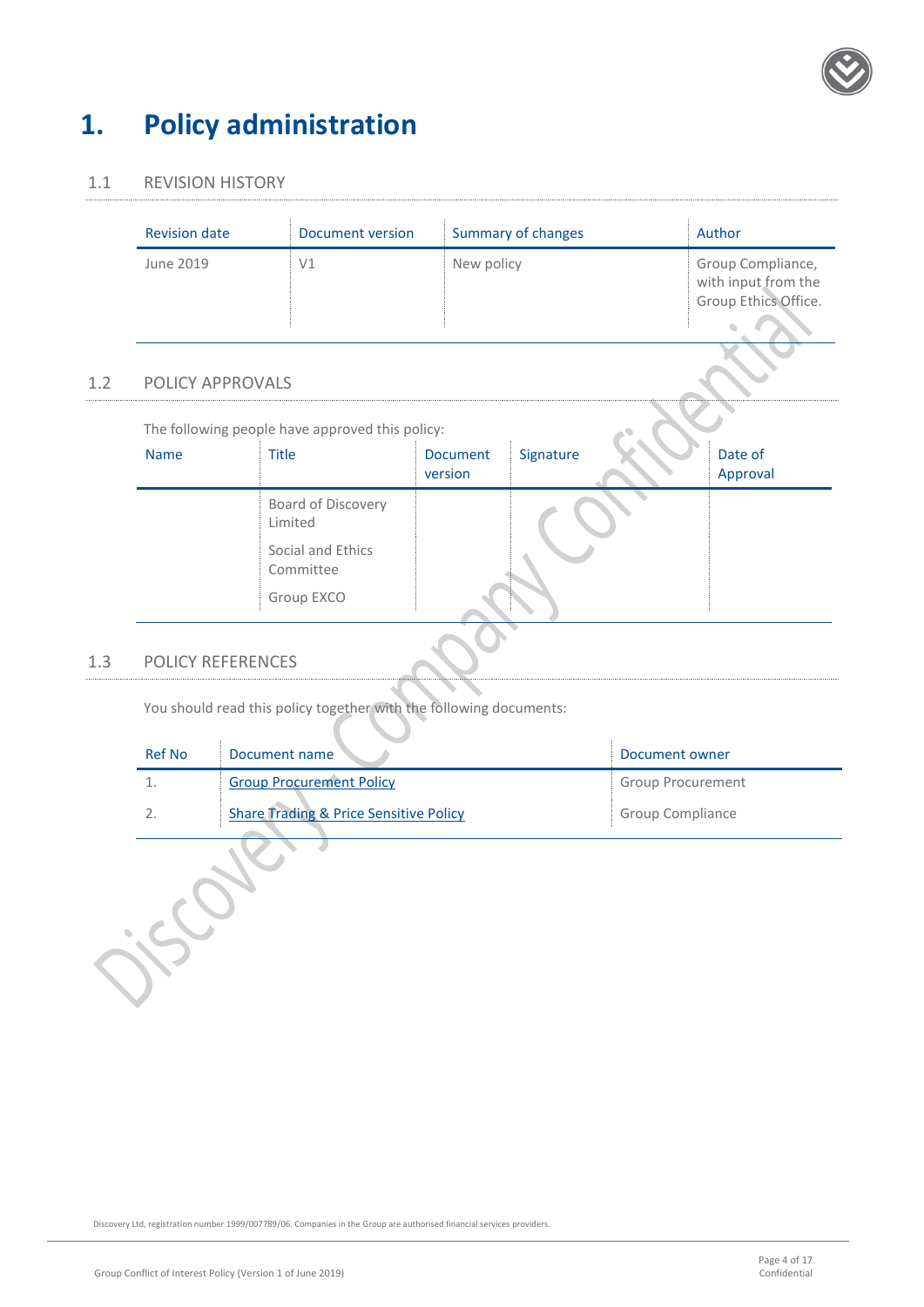

### <span id="page-4-0"></span>**2.Introduction**

The Board of Directors is committed to doing business in an honest and ethical manner. The Board also recognises the need to make sure that all business relationships within Discovery (Discovery Limited or the Discovery Group) are founded on professional principles and that the relationships are kept at arm's length. Being at arm's length means that the parties in the relationship are independent and otherwise unrelated.

The Board recognises its obligation to see to it that appropriate controls and procedures are implemented within Discovery. These controls and procedures will help Discovery meet the regulatory requirements both in South Africa and internationally.

#### <span id="page-4-1"></span>2.1 PURPOSE

The purpose of this policy is to provide a framework that sets out the mechanisms used to prevent conflict of interest as far as reasonably possible. Where conflicts are unavoidable, the policy also provides guidelines on how to deal with the conflicts in an ethical and responsible manner.

#### <span id="page-4-2"></span>2.2 SCOPE

This Policy consists of two parts.

Part A applies to Discovery and all local and international subsidiary operations where Discovery has management control. This includes:

- All executive and non-executive directors, as well as the company secretary of any company within the Discovery Group
- Any senior manager appointed within the Discovery Group
- Full-time, part-time or temporary employees
- Any independent contractors or consultants that may be employed by the Discovery Group
- Any legal entity controlled by, benefitting from or acting on the instruction of any of the persons listed above.

Both Part A and Part B apply to all local subsidiaries of the Discovery Group registered as financial services providers under the Financial Services and Intermediary Services (FAIS) Act, 2002.

Each entity within the Group must have procedures in place to align its operations with the spirit and purpose of this policy.

An entity within the Group may elect to have its own policy in respect of conflicts of interest, provided that that policy is consistent with this policy and that the required procedures are in place. The Board of Discovery Limited must approve any deviation from this policy.

Definitions of terms used in Parts A and B are set out in Annexure A.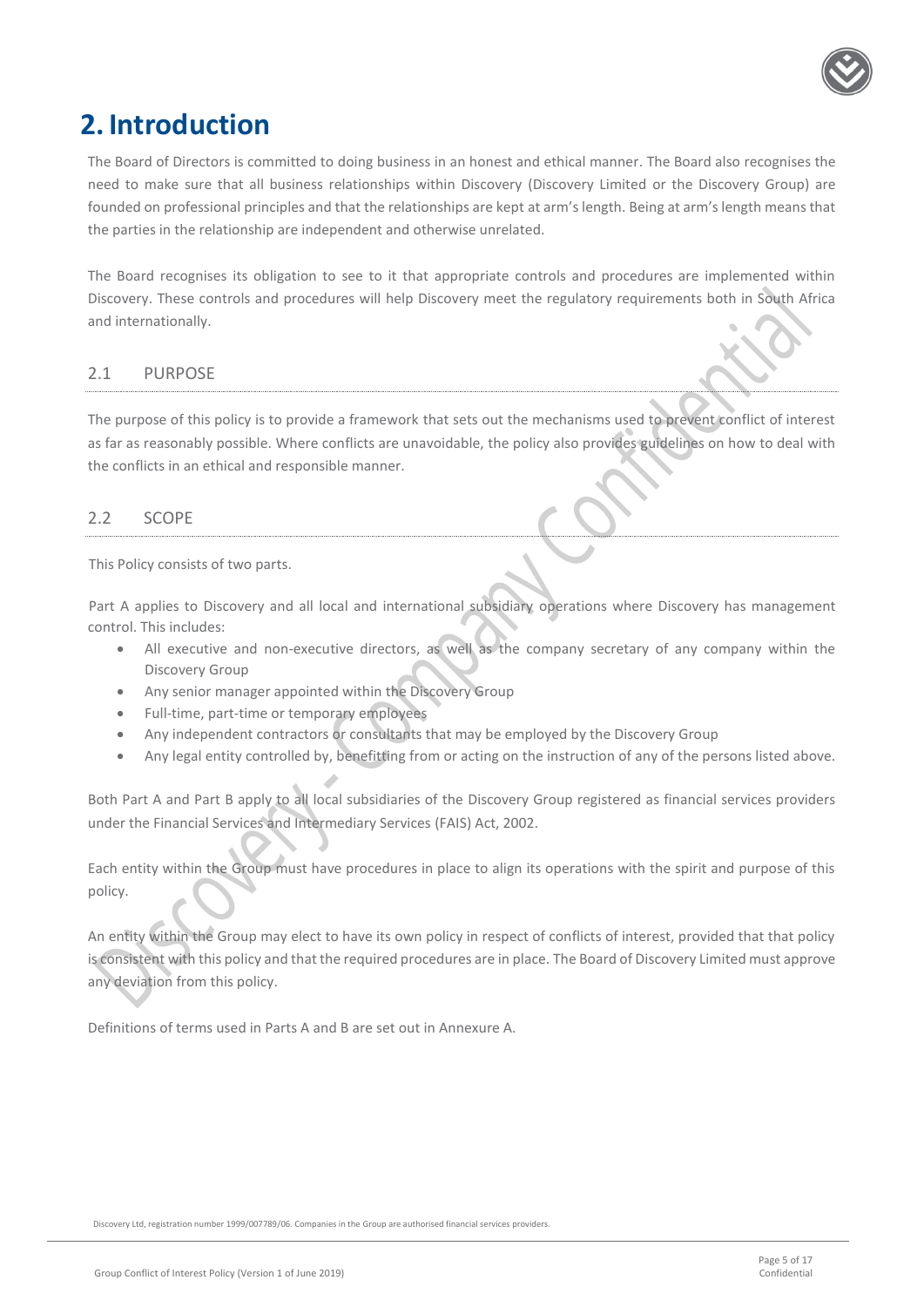

### **PART A**

#### <span id="page-5-0"></span>2.3 WHAT IS A CONFLICT?

A conflict of interest occurs when there is a direct or indirect conflict, in fact or in appearance, between the interests of a person described in paragraph 2.2 and the interests of Discovery. It applies to financial, economic and other interests in any opportunity from which Discovery may benefit, or which may be to the detriment of Discovery, including the use of Discovery's confidential information.

Actual conflict arises in situations where financial considerations or other personal or professional considerations compromise an individual's objectivity, judgment, integrity, and/or ability to fulfil his or her responsibilities to Discovery and his or her actions could lead to compromising Discovery in any way.

Apparent (or perceived) conflicts are situations or relationships that could reasonably appear to other parties to involve a conflict of interest. Apparent conflicts exist in situations where a person has financial interests, personal relationships or associations with an external entity, individual or organisation, such that the person's activities within Discovery could appear to be biased. This applies to the following people:

- A person described in paragraph 2.2
- Any family member of a person referred to in paragraph 2.2 above
- A close personal relation.

Potential conflicts refer to situations that do not necessarily constitute or appear to constitute a conflict of interest, but where there is a reasonable possibility of an actual or apparent conflict of interest arising in the near future.

Any reference to a conflict of interest in this policy includes an apparent or potential conflict of interest.

### <span id="page-5-1"></span>**3. Approach to the management of conflicts of interest**

As a general rule, conflicts of interest must be avoided at all times. Where it is impossible to avoid a conflict of interest, the conflict must be disclosed to the appropriate persons and managed in accordance with this policy.

### <span id="page-5-2"></span>3.1 THE ETHICS OFFICE

The Ethics Office is an independent function tasked with assessing and promoting the ethical corporate culture of the Discovery Group.

The Ethics Office has the following responsibilities:

- Maintaining the Central Gifts Register on behalf of the Group and submitting reports to the Social and Ethics Committee every quarter
- Driving awareness and providing appropriate training on this policy
- Reviewing the contents of the Conflict of Interest Register every quarter and, where necessary, adopting internal procedures to mitigate future conflict of interests
- Establishing procedures that provide evidence that the persons described in paragraph 2.2 comply with this policy.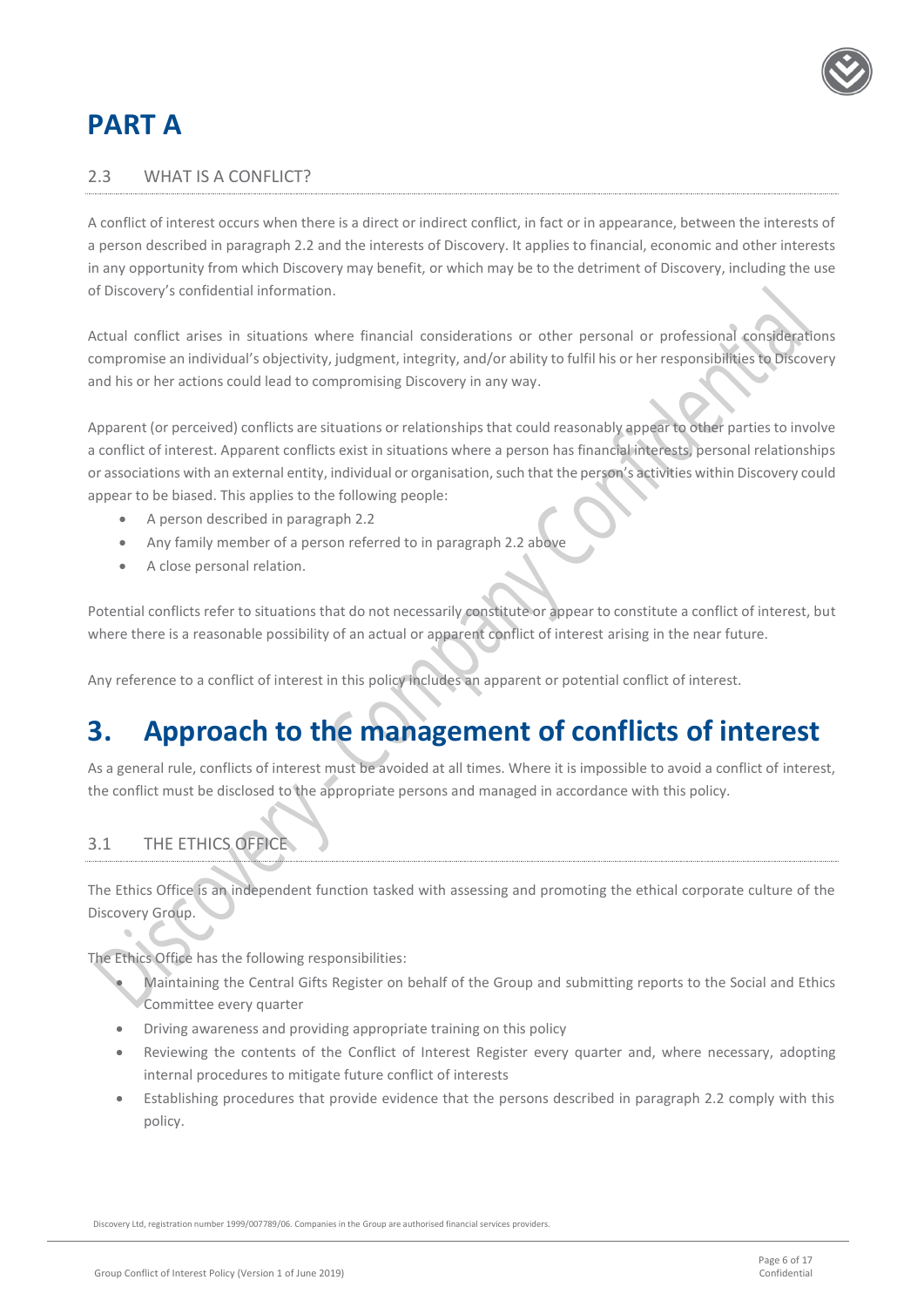

Where an international subsidiary of Discovery does not have an Ethics Office, the duties and responsibilities of the Ethics Officer, as described above, must be performed by the that subsidiary's compliance function.

#### <span id="page-6-0"></span>3.2 GROUP COMPLIANCE

Group Compliance is responsible for managing the conflicts of interest in terms of the FAIS Act. Part B of this policy outlines this for all Discovery's local subsidiaries. If the legislation governing an international subsidiary requires the management of conflicts of interest, the international subsidiary's compliance function must manage conflicts in accordance with the applicable legislation.

#### <span id="page-6-1"></span>3.3 EMPLOYEES

Employees must avoid conflicts of interest where they have an interest in or stand to benefit from any transaction to which Discovery is also a party. This applies whether the employee has an interest or stands to benefit:

- Individually
- In association with their family members
- In association with business partners
- In relation to external or internal business interests.

Employees must disclose business interests that may be in conflict with the business of Discovery. Non-disclosure of a conflict of interest will result in disciplinary action against the employee who failed to make the disclosure.

All employees must report a perceived or actual conflict of interest to their direct line manager or any senior manager in their business unit. If an employee cannot report the conflict to his or her line manager or a senior manager in their business unit, the employee may report the conflict to the Ethics Office.

<span id="page-6-2"></span>All instances of non-compliance must be reported in line with the applicable whistleblowing policy and process.

#### 3.4 BUSINESS UNIT EXECUTIVES

The head of each business unit has the following responsibilities:

- Ensuring that the staff members in their business unit are aware of the contents of this policy and that they participate in training initiatives
- Prescribing internal procedures that must be followed by the employees of each business to manage conflicts of interest where necessary. These procedures must be consistent with this policy
- Actively seeking to identify, mitigate and document conflicts of interest in their business unit, including any conflicts of interest in connection with any current or planned activities
- Assessing any conflicts of interest reported or disclosed to them to determine if a conflict of interest exists.
- Consulting the Ethics Office, where necessary, and determining the best course of action to resolve, manage or avoid the conflict of interest, including further escalation to a higher management authority where necessary
- <span id="page-6-3"></span> Reviewing – every year or more regularly, if required – any reported conflicts of interest to ensure these are being managed in accordance with any agreed course of action.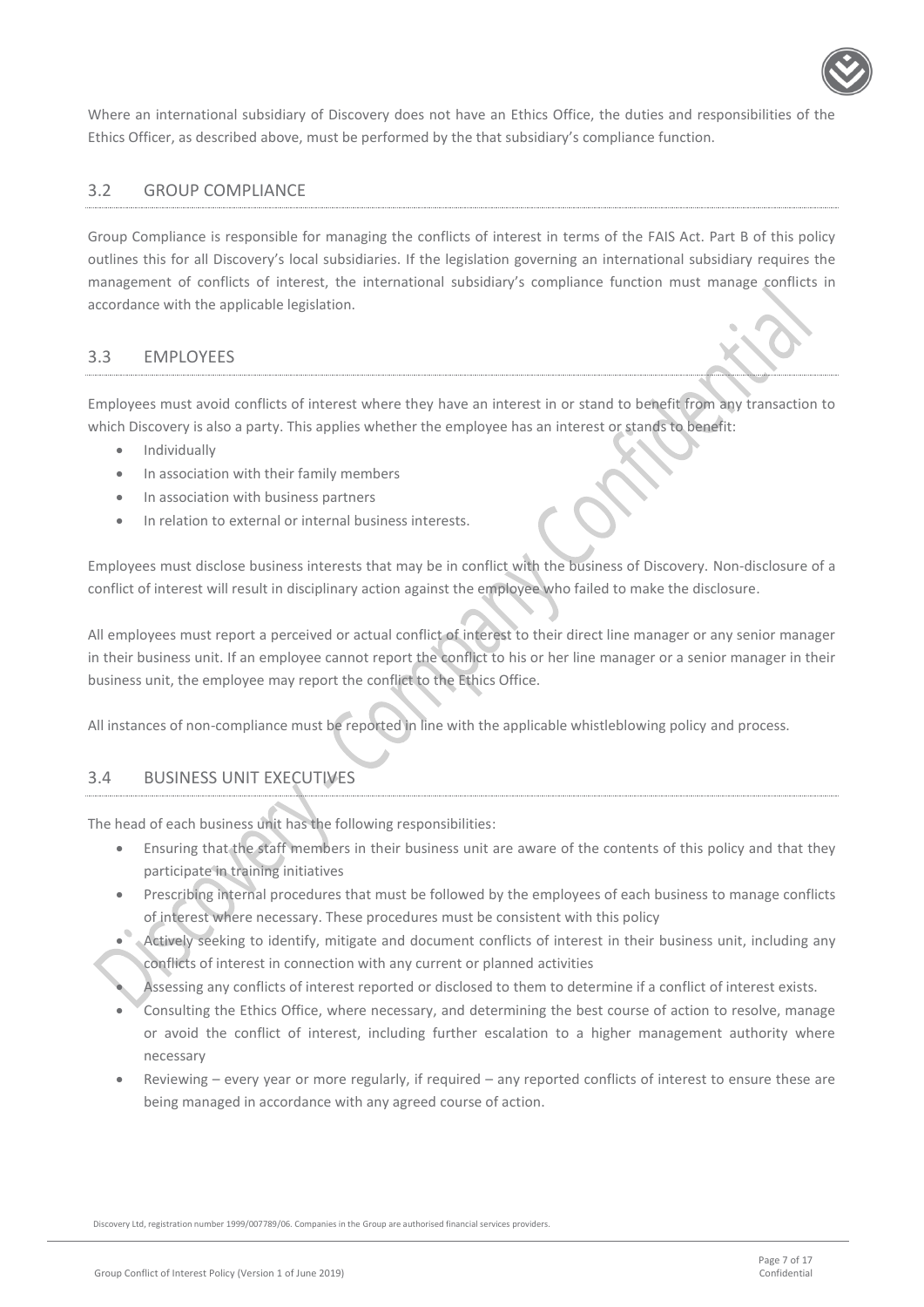#### 3.5 DIRECTORS, PRESCRIBED OFFICERS AND COMMITTEE MEMBERS

At the beginning of each governing body or committee meeting, all members have to declare whether any of them has any conflict of interest in respect of a matter on the agenda. Subject to legal provisions, any such conflicts should be managed proactively, as determined by the governing body.

If a director of a company has a personal financial interest in a matter to be considered at a Board meeting, or knows that a related person has a personal financial interest in the matter, the director must, among other things, disclose the interest and its general nature to the Board before the matter is considered at the meeting. If the director is present at the meeting, he or she must then leave the meeting immediately after making the required disclosures. The director may not vote on the matter in question.

Directors must be particularly careful to avoid representing Discovery Limited or a subsidiary of Discovery in any transaction with any party with whom there is any outside business affiliation or relationship. They must also avoid using their Discovery contacts to advance their private business or personal interests at the expense of Discovery, its clients or affiliates.

## <span id="page-7-0"></span>**4. Principles relating to specific conflicts of interest**

#### <span id="page-7-1"></span>4.1 GIFTS AND ENTERTAINMENT FROM TRADING PARTNERS

Receiving gifts or invitations to events is often an important part of maintaining and developing business relationships. In order to maintain sound working and business relationships with all trading partners, the Discovery Board has adopted the principles detailed below.

All gifts from trading partners should be free from undue influence and given in the ordinary course of business. The persons described in paragraph 2.2 are prohibited from soliciting, accepting or receiving any gifts, whether directly or indirectly, other than in accordance with the guidelines below:

| Definition.                               | <b>Requirements</b>                                |
|-------------------------------------------|----------------------------------------------------|
| Cash, cheques, coupons, bank deposits,    | No employee is permitted to accept any cash or     |
| stock, loans items of a redeemable value, | cash equivalents from a trading partner.           |
| gift certificate or any similar item      |                                                    |
| Branded promotional items, such as        | No approval is required and these gifts do not     |
| branded pens, calendars and memory        | have to be recorded in the Central Gifts and       |
| sticks, received from time to time        | Entertainment Register                             |
|                                           | If more than one gift is received from the same    |
|                                           | trade partner in a three-month period, all gifts   |
|                                           | received from that trade partner must be           |
|                                           | recorded in the Central Gifts and Entertainment    |
|                                           | Register. This is irrespective of the value of the |
|                                           | gifts, and approval is required from the           |
|                                           | responsible line manager.                          |
|                                           |                                                    |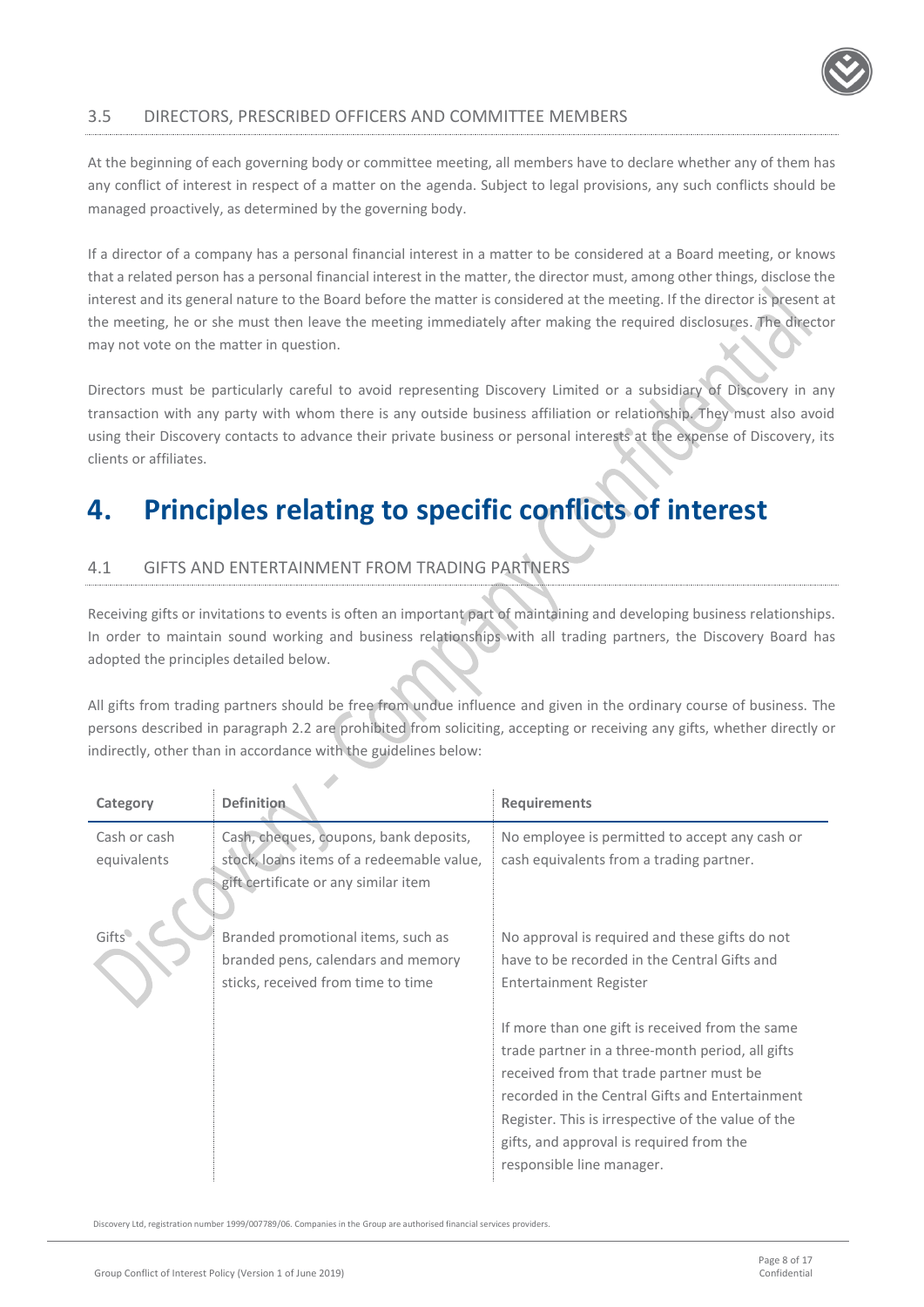| Category                    | <b>Definition</b>                                                                                                                        | Requirements                                                                                                                                                                                                                                                                                                                                                              |
|-----------------------------|------------------------------------------------------------------------------------------------------------------------------------------|---------------------------------------------------------------------------------------------------------------------------------------------------------------------------------------------------------------------------------------------------------------------------------------------------------------------------------------------------------------------------|
|                             | Non-branded promotional items with an<br>estimated value of less than R500 (or the<br>equivalent of this amount in the                   | No approval is required and these gifts do not<br>have to be recorded in the Central Gifts and<br>Entertainment Register.                                                                                                                                                                                                                                                 |
|                             | applicable jurisdiction)<br>Non-branded promotional items with an<br>estimated value of more than R500 but                               | If more than one gift is received from the same<br>trade partner in a three-month period, all gifts<br>received from that trade partner must be<br>recorded in the Central Gifts and Entertainment<br>Register. This is irrespective of the value of the<br>gifts.<br>Approval is required from the responsible line<br>manager, but the gifts do not have to be recorded |
|                             | less than R1 000 (or the equivalent of<br>these amounts in the applicable<br>jurisdiction)                                               | in the Central Gifts and Entertainment Register.<br>If more than one gift is received from the same<br>trade partner in a three-month period, all gifts<br>received from that trade partner must be<br>recorded in the Central Gifts and Entertainment<br>Register. This is irrespective of the value of the<br>gifts.                                                    |
|                             | Non-branded items with an estimated<br>value of more than R1 000 (or the<br>equivalent of this amount in the<br>applicable jurisdiction) | Approval is required from the responsible<br>executive and the gift must be recorded in the<br>Central Gifts and Entertainment Register.                                                                                                                                                                                                                                  |
| <b>Business gifts</b>       | Valuable items, offered without<br>obligation, as an expression of<br>appreciation or goodwill                                           | Approval is required from the responsible<br>executive and the gift must be recorded in the<br>Central Gifts and Entertainment Register.                                                                                                                                                                                                                                  |
| Events and<br>hospitality   | Invitation to a hosted event, including<br>travel arrangements                                                                           | Approval is required from the responsible<br>executive and the event and hospitality details<br>must be recorded in the Central Gifts and<br>Entertainment Register.                                                                                                                                                                                                      |
| Travel and<br>accommodation | Paid for or partly paid for trips by trading<br>partners for product updates and / or<br>training                                        | Any travel by an employee, at the invitation of a<br>trading partner will only be allowed if the travel<br>costs is paid for by Discovery, unless the invitation<br>is to a hosted event and part of the invitation<br>include travel arrangements.                                                                                                                       |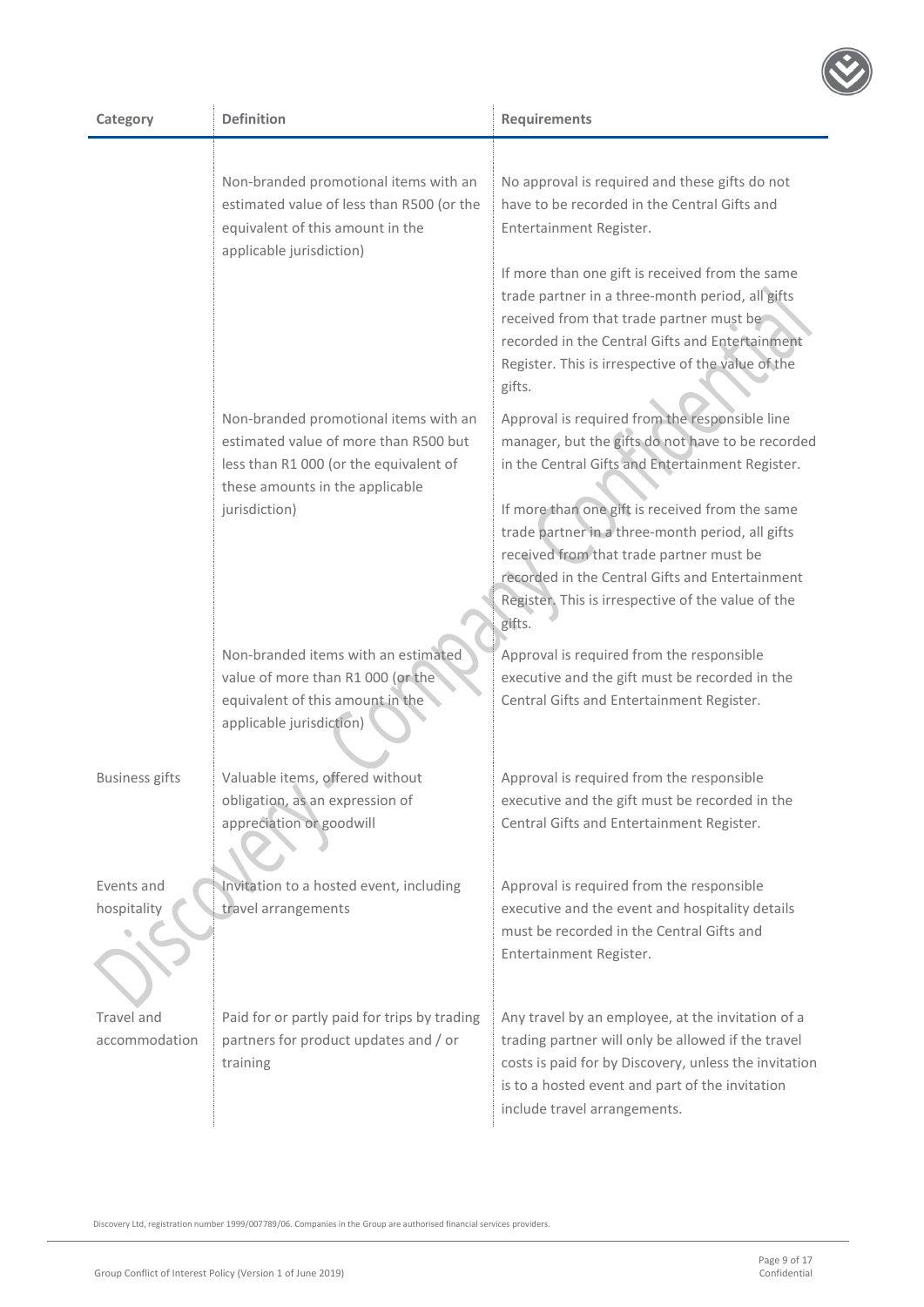| Category | <b>Definition</b> | <b>Requirements</b>                                                                                                                      |
|----------|-------------------|------------------------------------------------------------------------------------------------------------------------------------------|
|          |                   | Approval is required from the responsible<br>executive and the gift must be recorded in the<br>Central Gifts and Entertainment Register. |

Gifts and invitations have to be disclosed in the Central Gifts and Entertainment Register, even in cases where the gifts and entertainment were offered but not accepted from trade partners.

Where a decision was made regarding the acceptance of a gift or entertainment, the nature of the decision must be communicated to the trade partner in writing as soon as possible. This applies regardless of whether the decision was made to decline or accept the gift or entertainment. This is important for the preservation of Discovery's corporate integrity and ethical standards.

#### <span id="page-9-0"></span>4.2 GIFTS AND ENTERTAINMENT PROVIDED TO TRADING PARTNERS

The giving of gifts, or invitations to events, is often an important part of maintaining and developing business relationships. In order to maintain sound working and business relationships with all trading partners, the Discovery Board has adopted the principles detailed below.

All gifts should be for a genuine purpose, free of undue influence and given in the ordinary course of business. The persons described in paragraph 2.2 are prohibited from providing any gifts to a trading partner other than in accordance with the guidelines below:

| Category                    | <b>Definition</b>                                                                                                           | <b>Requirements</b>                                                                                                                                                                                                                                                            |
|-----------------------------|-----------------------------------------------------------------------------------------------------------------------------|--------------------------------------------------------------------------------------------------------------------------------------------------------------------------------------------------------------------------------------------------------------------------------|
| Cash or cash<br>equivalents | Cash, cheques, coupons, bank deposits,<br>stock, loans items of a redeemable value,<br>gift certificate or any similar item | No employee is permitted to give any cash or cash<br>equivalents to a trading partner.                                                                                                                                                                                         |
| Gifts                       | Branded promotional items, such as<br>branded pens, calendars and memory<br>sticks, received from time to time              | May only be provided if approved by the<br>executive responsible for the business unit prior<br>to ordering the items. Approval is also required<br>from the cost centre manager.<br>Relevant details of these gifts must be recorded in                                       |
|                             | Non-branded promotional items of any<br>value                                                                               | the Central Gifts and Entertainment Register.<br>Approval is required from the relevant executive<br>responsible for the business unit and the cost<br>centre manager.<br>Relevant details of these gifts must be recorded in<br>the Central Gifts and Entertainment Register. |
| <b>Business gifts</b>       | Valuable items, offered without<br>obligation, as an expression of<br>appreciation or goodwill                              | Approval is required from the responsible<br>executive and the gift must be recorded in the<br>Central Gifts and Entertainment Register.                                                                                                                                       |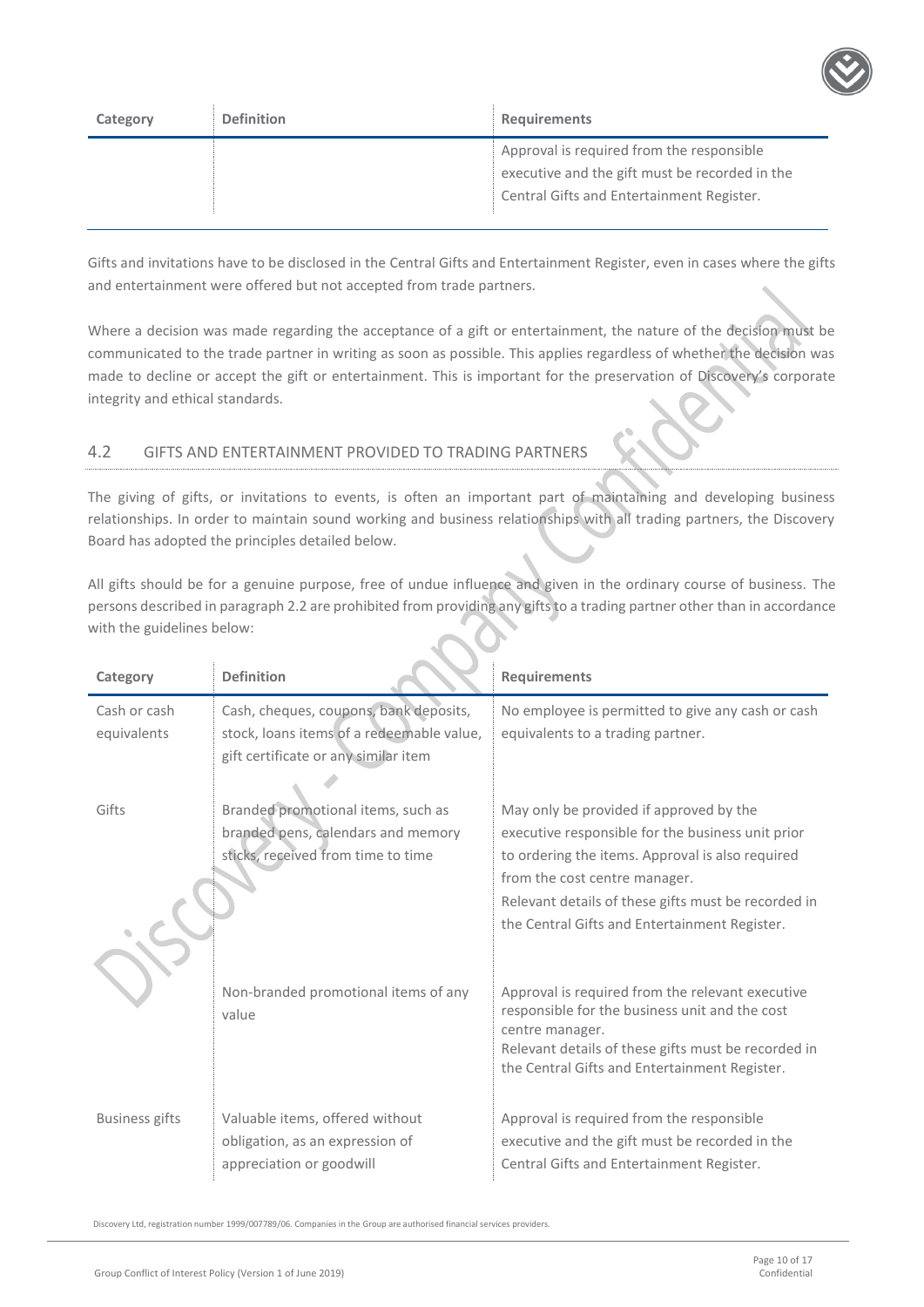

| Category      | <b>Definition</b>                            | <b>Requirements</b>                             |
|---------------|----------------------------------------------|-------------------------------------------------|
| Events and    | Invitation to a hosted event, including      | Approval is required from the responsible       |
| hospitality   | travel arrangements                          | executive and the event and hospitality details |
|               |                                              | must be recorded in the Central Gifts and       |
|               |                                              | Entertainment Register.                         |
|               |                                              |                                                 |
|               |                                              |                                                 |
| Travel and    | Paid for or partly paid for trips to trading | Approval is required from the responsible.      |
| accommodation | partners for product updates and / or        | executive and the gift must be recorded in the  |
|               | training                                     | Central Gifts and Entertainment Register.       |

#### <span id="page-10-0"></span>4.3 INSIDER TRADING

All persons described in paragraph 2.2 are in a position to acquire knowledge regarding the results of the company before the results are published. The Companies Act (71 of 2008) and the Financial Markets Act (19 of 2012) state that any person who trades directly or indirectly in a security based on unpublished price-sensitive information can, in certain circumstances, be guilty of an offence. The [Share Trading & Price Sensitive Policy](https://360.discovery.co.za/pol/pol_cmp/Share%20Trading%20and%20price%20sensitive%20information%20Policy%20V2.pdf) sets out the rules and guidelines for any transaction involving Discovery Limited securities. It also provides a framework to manage securities transactions that may be seen as insider trading.

#### <span id="page-10-1"></span>4.4 RECRUITMENT

Discovery does not approve of nepotism, and understands that all applicants have the right to apply for vacant positions. Therefore, where family members, friends or business associates of a person referred to in paragraph 2 apply for vacant positions, the guidelines contained in th[e Complete Employee Handbook](https://360.discovery.co.za/pol/pol_ppl/Complete%20Employee%20Policy%20Handbook%20-%20V3.3%20of%20August%202018.pdf) must be followed.

#### <span id="page-10-2"></span>4.5 MOONLIGHTING

Moonlighting refers the situation where someone holds a second job while in the service of their employer. All persons described in paragraph 2.2 who engage in moonlighting activities must ensure that they do not get involved in any activity that could lead to a potential conflict of interest.

To avoid potential conflicts of interest, employees must follow the procedures outlined in the [Complete Employee](https://360.discovery.co.za/pol/pol_ppl/Complete%20Employee%20Policy%20Handbook%20-%20V3.3%20of%20August%202018.pdf)  [Handbook.](https://360.discovery.co.za/pol/pol_ppl/Complete%20Employee%20Policy%20Handbook%20-%20V3.3%20of%20August%202018.pdf)

### <span id="page-10-3"></span>4.6 PROCUREMENT

The persons described in paragraph 2.2 who are involved in procuring goods and services on behalf of Discovery may not directly or indirectly accept any reward from any person. This applies whether the reward is for themselves or for any other person. The persons described in paragraph 2.2 may also not provide, offer or make available any gift or invitation to an event that will, or can be perceived to:

- Influence the recipient's judgement on a specific matter
- Cause the recipient to favour one client, supplier or trading partner over another
- Expect the recipient to take certain actions or expect the recipient not to take any action
- Influence the recipient to conduct himself or herself in a certain manner.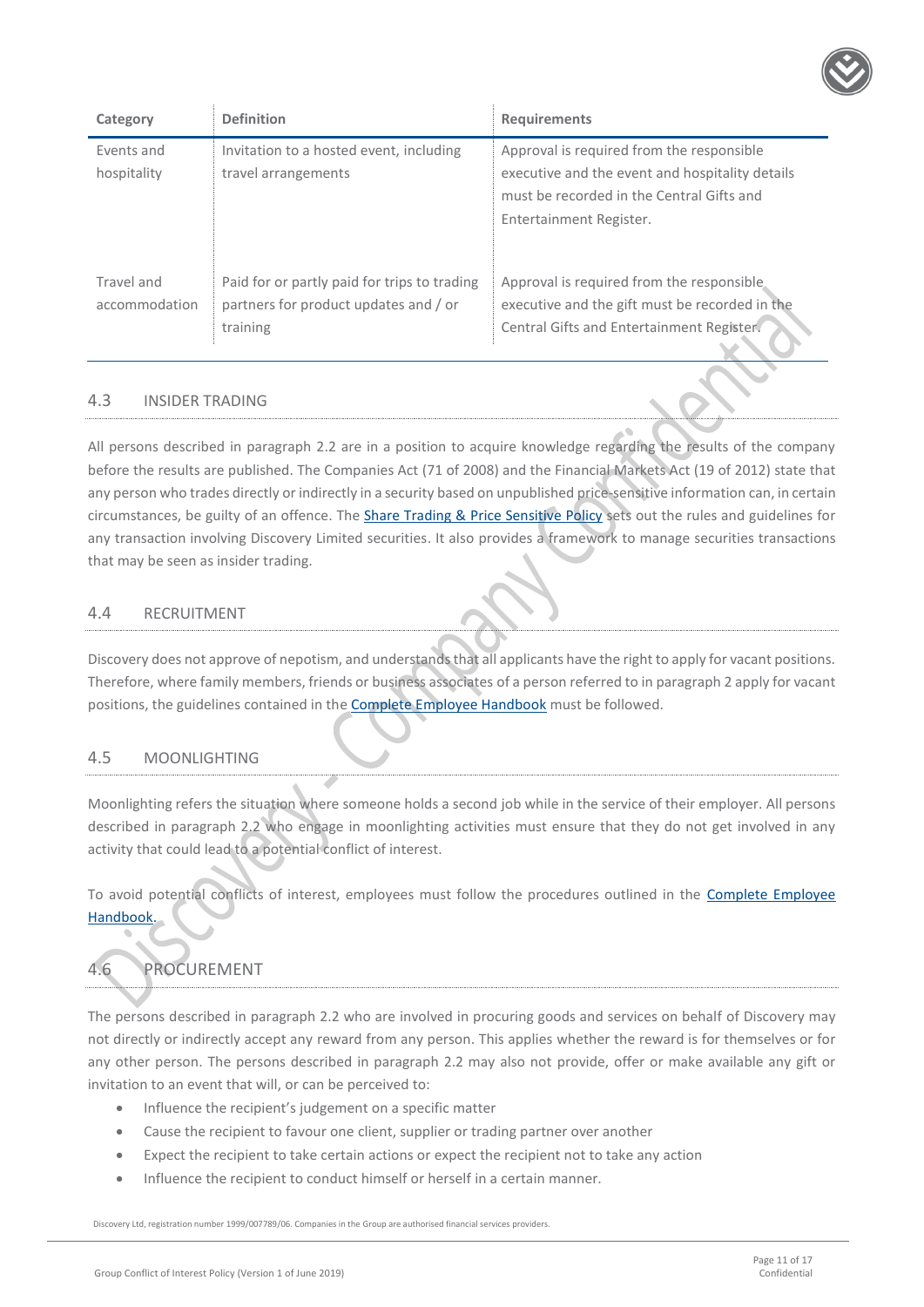

When on-boarding suppliers through procurement procedures, all procurement departments must avoid any conflicts of interest between Discovery, the interest of its stakeholders and the business of the person performing the outsourced activity. If this is not possible, procurement departments must mitigate these conflicts of interest.

It is the responsibility of the direct managers of procurement staff to collect annual declarations from their staff members confirming that no reward was or will be collected from any person as discussed above.

Disciplinary steps will be taken against any person who accepts any reward that is subject to the above, whether for himself or herself, or on behalf of any other person.

If any person knows about or suspects a contravention of this section, he or she must report it to the Ethics Office.

### <span id="page-11-0"></span>**5. Compliance with Part A**

Discovery views any non-compliance with this policy and its obligations in terms of legislation in a serious light.

The Ethics Office (or compliance function outside of South Africa) will monitor compliance with this policy. Any breach or perceived breach of or non-compliance with this policy must be communicated to the relevant executive as soon as possible. The relevant executive, with input from key stakeholders, will consider the appropriate action required. If the executive and stakeholders cannot reach an agreement on the appropriate action, the matter must be escalated to the Ethics Office. The Ethics Office will decide whether the breach or non-compliance is sufficiently material to be escalated further, and if so, where it should be escalated to.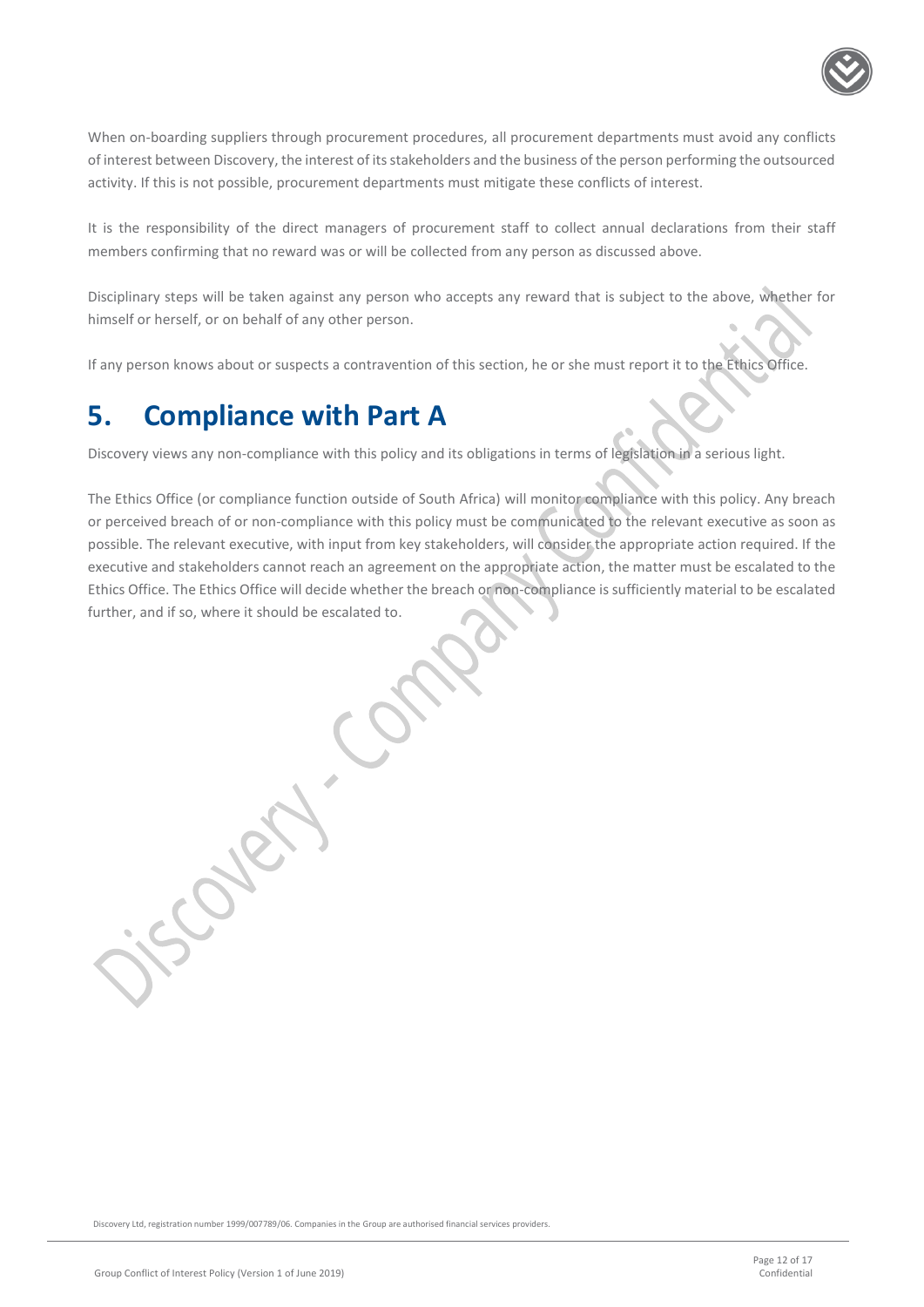

### **PART B**

### <span id="page-12-0"></span>**1. FAIS conflict of interest**

#### <span id="page-12-1"></span>1.1 PURPOSE

Financial services providers registered under the FAIS Act must take all necessary steps to eliminate any practices and services that may create a conflict between their interests and the interests of an existing or potential client. This is in terms of the General Code of Conduct for Authorised Financial Services Providers and Representatives made under the FAIS Act ("the Code"),

The Code requires all financial services providers (FSPs) to disclose to their clients the existence of actual of potential conflicts of interest. The purpose of this policy is to address conflict situations that may arise between Discovery, its registered representatives and other independent FSPs and their clients.

Part B establishes a framework within which actual or perceived conflict of interest situations must be identified and reported. It also determines the appropriate steps required to manage or mitigate the risk associated with that conflict.

#### <span id="page-12-2"></span>1.2 SCOPE

Part B applies to the following financial services providers, and their registered representatives, within the Discovery Group:

- Discovery Life Limited
- Discovery Health (Pty) Limited
- Discovery Life Investment Services (Pty) Limited
- Discovery Life Collective Investment Services (Pty) Limited
- Discovery Vitality (Pty) Limited
- Discovery Insure Limited
- Discovery Bank Limited.

Throughout this document, any reference to Discovery will mean any of the entities referred to above, whether individually or collectively.

## <span id="page-12-3"></span>**2. General principles**

### <span id="page-12-4"></span>2.1 WHAT IS A CONFLICT FOR PURPOSES OF THE FAIS ACT?

In relation to the rendering of a financial service to a client, a conflict of interest is any situation in which a provider or a representative has an actual or potential interest that may:

- Influence the objective performance of the provider or representative's obligations to that client
- Prevent a provider or representative from rendering an unbiased and fair financial service to that client
- Prevent a provider or representative from acting in the interests of that client. Such interests include, but are not limited to:
	- i. A financial interest
	- ii. An ownership interest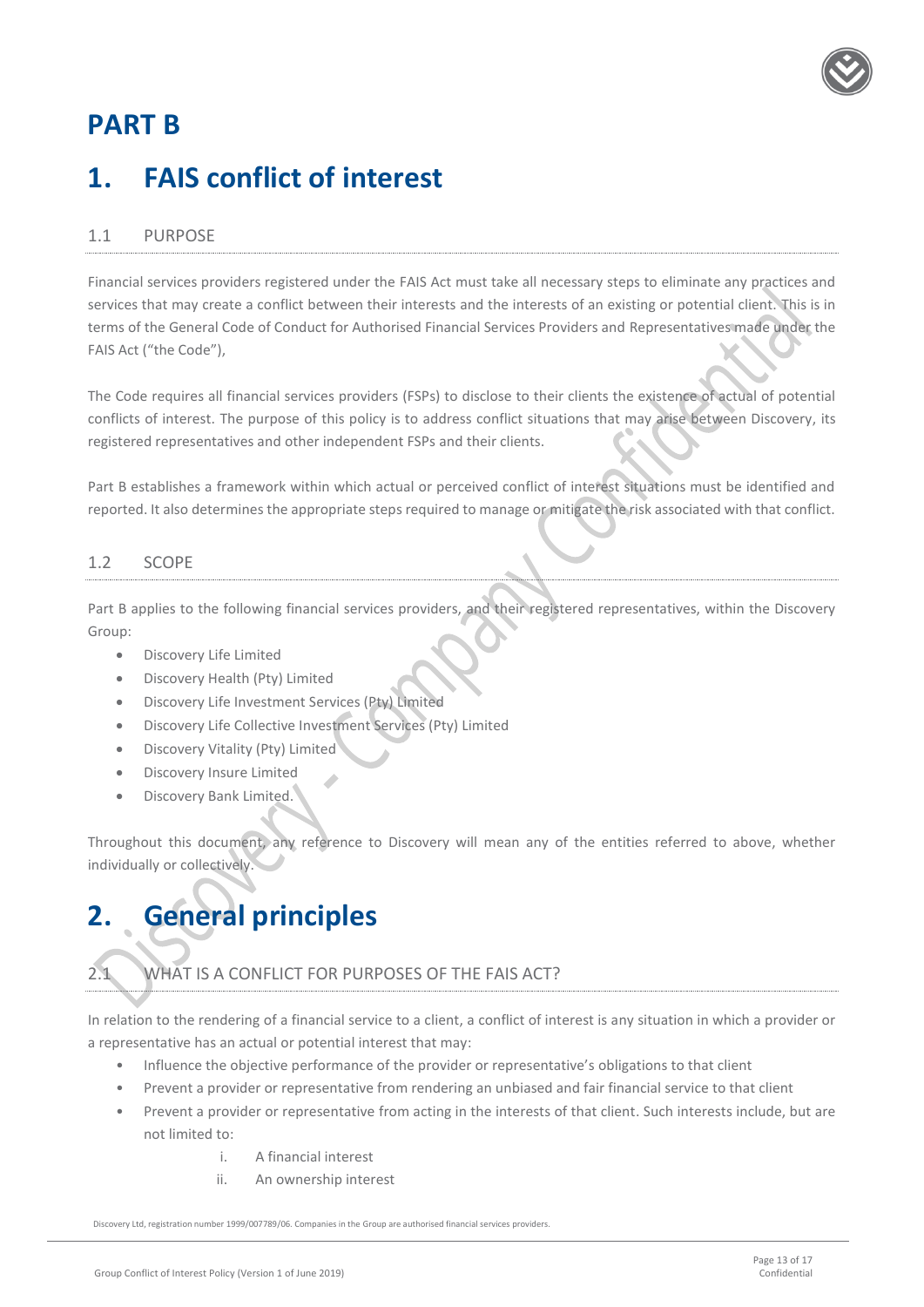

iii. Any relationship with a third party.

#### <span id="page-13-0"></span>2.2 PERMITTED FINANCIAL INTEREST

A FSP may only receive the following financial interests:

- Commission authorised under the Long-term Insurance Act (52 of 1998), the Short-term Insurance Act (53 of 1998) and the Medical Schemes Act (131 of 1998)
- Fees authorised under the Long-term Insurance Act (52 of 1998), the Short-term Insurance Act (53 of 1998) and the Medical Schemes Act (131 of 1998)
- Fees charged for a financial service and for which the commission referred to above is not paid, if
	- i. The client specifically agreed in writing to the fees
	- ii. The client may stop the fee at their discretion
	- iii. Fees or remuneration for a service to a third party is reasonable compensation for that service
- Subject to any other law, an immaterial financial interest.

Any other financial interest in cash or cash equivalent is not permitted. Regardless of the principles in Part A, details of all immaterial financial interests (gifts) received must be declared to the Ethics Office.

## <span id="page-13-1"></span>**3. Approach to the management of conflicts of interest**

#### <span id="page-13-2"></span>3.1 MANDATORY DISCLOSURES

A conflict of interest in respect of a client must be disclosed to that client in writing. This disclosure must include the following:

- What has been done to avoid or mitigate the conflict
- Any ownership or financial interest that Discovery or a representative may be eligible for or become eligible for
- Details about any relationship with a third party that gives rise to conflict of interest. The details must be sufficient to enable the client to understand the exact nature of the relationship or arrangement and the extent of the conflict of interest.

All key individuals and business executives within Discovery are required to complete:

- A notification detailing any actual or perceived conflict situation that may arise from day-to-day operations. These notifications will be recorded centrally on the relevant registers of each Discovery FSP, together with an analysis of the implications of the situation to determine the most appropriate actions required to effectively manage the conflict
- A notification detailing any immaterial financial interest provided to an independent intermediary or to a key individual of an independent intermediary. These notifications will be recorded and stored centrally on the Central Gifts and Entertainment Register, and the implications of the situation will be analysed to determine the most appropriate actions required to effectively manage the conflict
- A notification (with attendance registers) detailing any training that will be provided to independent intermediaries. These notifications will be recorded centrally and the validity of the programme will be assessed
- A Declaration of Interest Form, disclosing any association or relationship they may have with a third party and that may result in an actual or perceived conflict.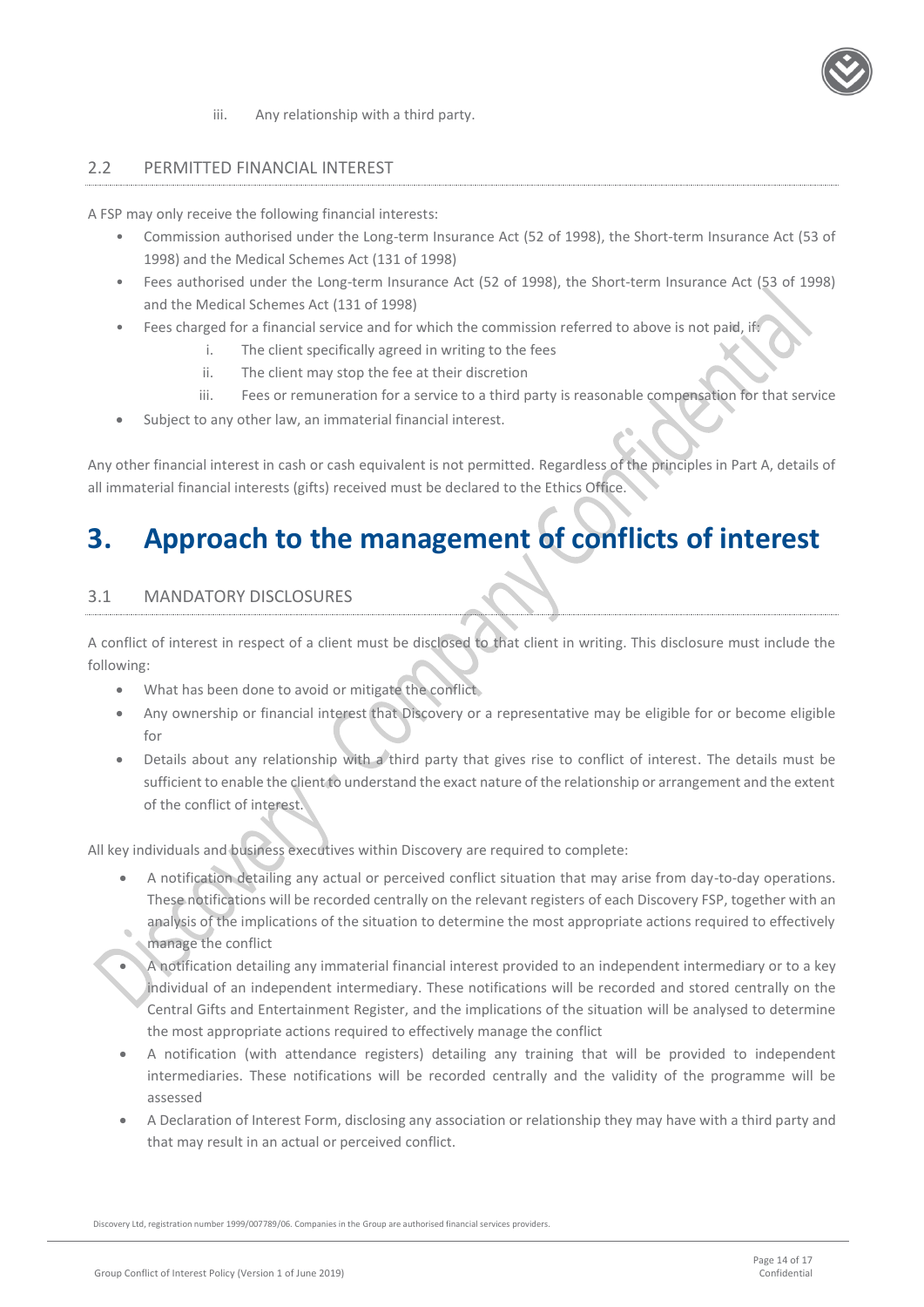#### <span id="page-14-0"></span>3.2 GROUP COMPLIANCE

Group Compliance will define procedures and controls to properly identify and manage potential conflicts of interest, as far as it relates to a conflict as defined by the FAIS Act.

#### <span id="page-14-1"></span>3.3 FINANCIAL SERVICES PROVIDERS

The entities listed in 1.2 are responsible for maintaining the FAIS Conflict of Interest Register and the process of disclosure of interests. These entities must review the content of these registers every year.

#### <span id="page-14-2"></span>3.4 KEY INDIVIDUALS

Key individuals and line managers must do the following:

- Read and understand this policy, the processes and procedures outlined in this policy, and any other documents the policy refers to
- Report perceived or actual conflicts of interest to Group Compliance in accordance with the procedures defined by Group Compliance
- Report any instance of non-compliance with this policy to Group Compliance.

### <span id="page-14-3"></span>**4. Compliance with Part B**

Discovery views any non-compliance with this policy and any non-compliance with Discovery's legal obligations in a serious light. If an employee or a representative takes any deliberate action to contravene this policy or to breach Discovery's legal obligations, the employee or representative will be subject to disciplinary action.

All instances of non-compliance with this framework will be included in the regular compliance reporting processes.

Cole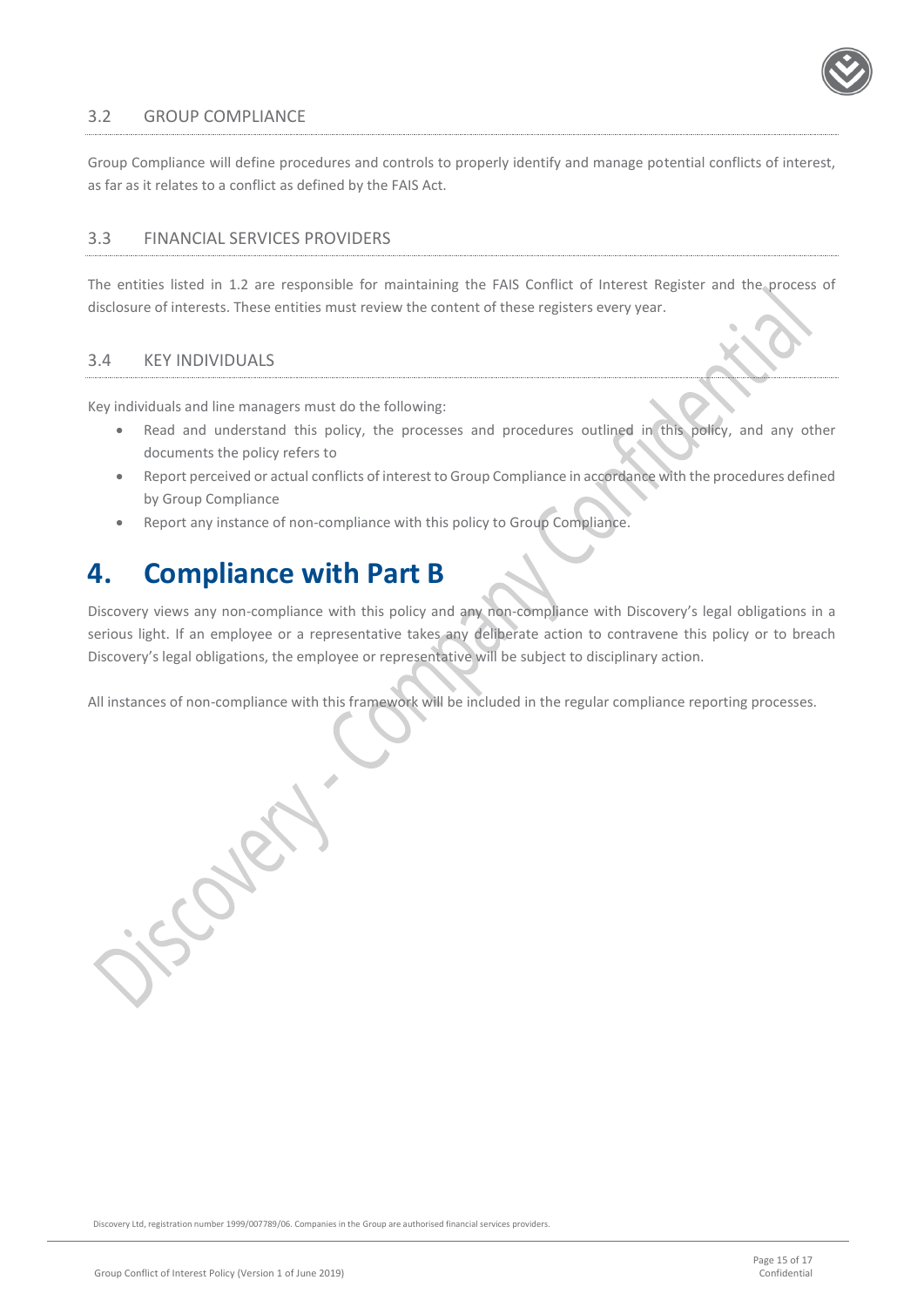

## <span id="page-15-0"></span>**Annexure A: Definitions for purposes of Parts A and B**

#### "**Associate**"

In relation to a **natural person**, an associate is:

- Someone who is recognised in law or the tenets of religion as the spouse, life partner or civil union partner of that natural person
- A child of that natural person, including a stepchild, adopted child and a child born out of wedlock
- A parent or step-parent of that natural person
- Someone who is recognised in law or appointed by a court as the individual legally responsible for managing the affairs of that natural person or meeting the daily care needs of that natural person
- The spouse, life partner or civil union partner of a person referred to in above, and
- Someone who is in a commercial partnership with that natural person.

In relation to a **juristic person**, an associate is:

- In the case of a company any subsidiary or holding company of that company, any other subsidiary of that holding company and any other company of which that holding company is a subsidiary
- In the case of a close corporation registered under the Close Corporations Act (No 69 of 1984) any member of the close corporation as defined in section 1 of that Act
- In the case of an entity that is not a company or a close corporation, as described above another juristic person that would have been a subsidiary or holding company of the first-mentioned.

"**Director**" means a member of the Board of a company within the Discovery Group or an alternate director. This includes any person occupying the position of a director or alternate director, even if such a position is called something else.

"**Distribution channel**" refers to:

- Any arrangement between a product supplier or any of its associates and one or more providers or any of its associates in which the providers receive support or services when they render financial services to a client
- Any arrangement between two or more providers or any of their associates in which the arrangement facilitates, supports or enhances a relationship between the providers and a product supplier;
- Any arrangement between two or more product suppliers or any of their associates in which the arrangement facilitates, supports or enhances a relationship between the product suppliers.

"**Employees**" include any full-time, temporary, contract, outsourced, suspended or absent employees, partners or agents, as well as any representatives on any of Discovery's licences.

"**Financial interest**" means any cash, cash equivalent, voucher, gift, service, advantage, benefit, discount, domestic or foreign travel, hospitality, accommodation, sponsorship, other incentive or valuable consideration. This excludes:

- An ownership interest
- Training that is not exclusively available to a select group of providers or representatives, if the training is on:
	- i. Products and legal matters relating to those products
	- ii. General financial and industry information
	- iii. Specialised technological systems of a third party necessary for the rendering of a financial service; but excluding travel and accommodation associated with that training.

"**Immaterial financial interest**" means any financial interest with a determinable monetary value. The total value received from the same third party should not exceed R1 000 in any calendar year.